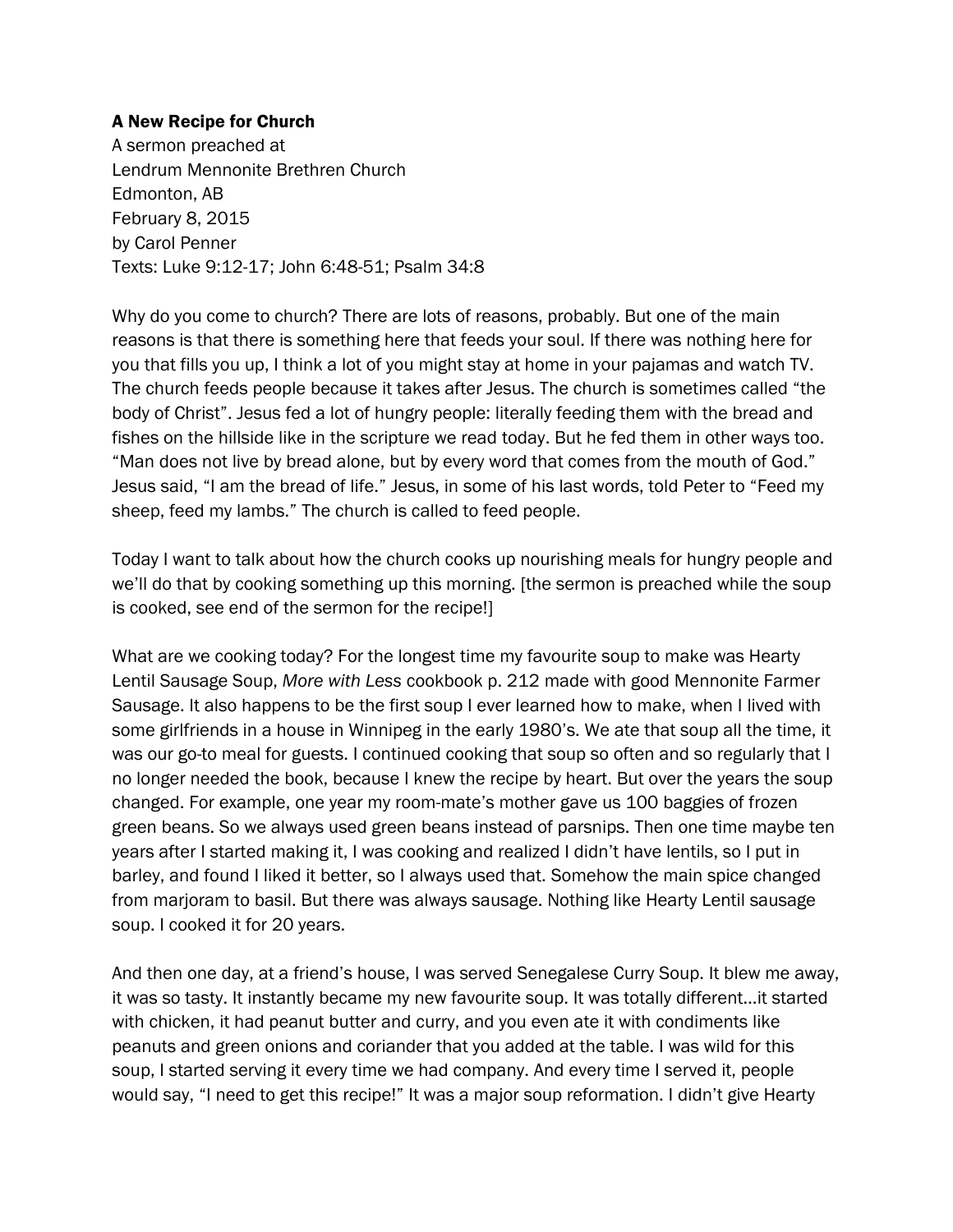Lentil Sausage Soup a second thought. That was yesterday's soup. Recipes change over time…sometimes they change gradually, but if the circumstances are right, recipes can change dramatically.

What is the recipe for church? What do we throw in the pot when we are cooking up something for hungry people? When you came to Lendrum, what were you hungry for? The meat of the gospel, the aroma of friendship, the flavour of singing? The satisfying taste of vision and meaning, the oil of belonging? There's a certain stock, a certain order of worship, we use here that we find tasty.

I have talked to people who were here at Lendrum MB from the beginning, and they tell me things have changed a lot. But I get a sense that the flavour is similar. For one thing, Lendrum likes to throw in a healthy dose of Tabasco questioning, to spice things up. We'll make sure we add that to our soup today!

But let's look at not just what Lendrum is cooking up; what is the global church cooking up? Of course, different churches have different recipes--as wide and varied as the list of different soups in your bulletin. But the nourishing news of Jesus Christ is in every soup, however varied the recipe. Are there trends to be seen in what churches are cooking up?

There are scholars who spend their lives studying the global church, they can give us a perspective that we might miss when we are staring into our own soup bowls. Many theologians are suggesting that there is a new reformation happening, that on the whole, the recipe for church is changing in a very big way. They are saying that our tastes are changing, and God is cooking up something new. We may have been eating hearty lentil sausage soup for five hundred years, but maybe it's time for something quite different.

Why would they say that? Well, they look back to a time when there was another major recipe change, back in the 1500's with the Reformation. The Reformation was a time where many parts of the global church pitched out the old cookbook and started using a brand new recipe for church. Scholars have spent centuries asking, "Why did that recipe shift take place? What conditions allowed for such a big change?" These same scholars look at the church today, and say that similar shifts are happening now. Some of the conditions are similar…maybe it's time for a big recipe shift. People are hungry and Jesus said, "Feed my sheep, feed my lambs!"

In the 1500's the church was facing a crisis. Many people were disillusioned with the church…they saw huge amounts of money being spent on the church. Taxes from all over Europe were building a giant basilica in Rome…the church seemed out of touch with the suffering of the common people.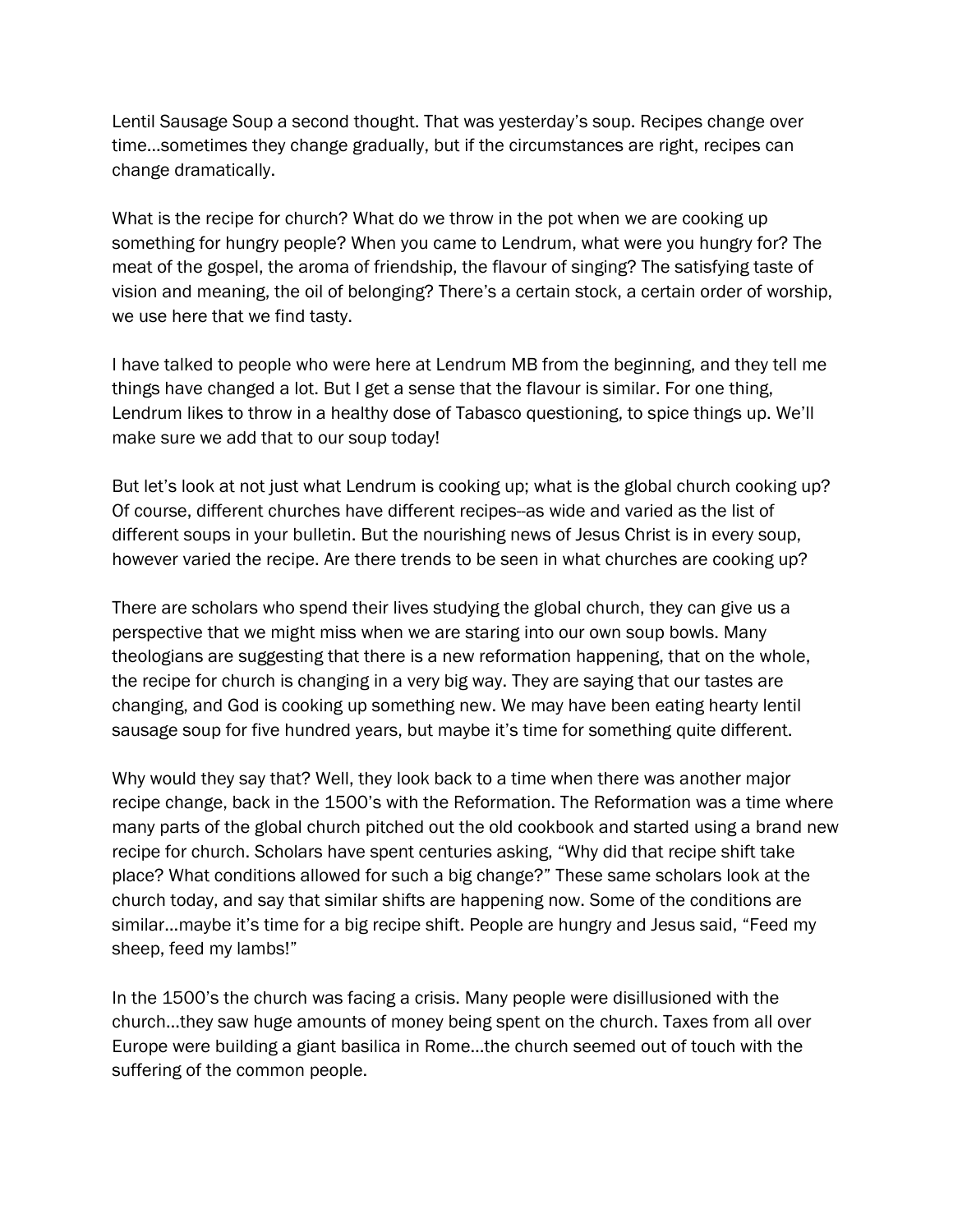Today you can see a similar view…churches are sometimes wrapped up in their own affairs, building their own churchy things, worried about how they will survive. They sometimes seem out of touch with the poor and suffering people around them. Churches seem to be about church, and not about being a part of the world and its problems.

People in the 1500s were disillusioned with clergy. They looked at them and saw immorality and corruption. There was a lot of infighting and political wrangling in the church. In the 1500s there were three popes vying for power, every one saying they were the true pope. People were sick of it, it was very unappetizing.

Today research polls show that the public's opinion of clergy is much lower than it used to be. Clergy sexual abuse scandals have rocked every denomination. It used to be that wearing a clerical collar meant that people trusted you; not any more, you are just as likely to be viewed with more suspicion because of your profession. Clergy just aren't seen as being important to the health of the community as they used to be.

And importantly, in the 1500s the church was not providing the spiritual nourishment that many people needed. When people went to church in the 1500s, the priests spoke a religious language, Latin, that the common person couldn't understand. There were rituals that you participated in, but there was not enough effort made to explain the gospel to people, or to live it out. People kept going to church, it was the thing to do, but many people's hearts weren't in the service. To those feelings, add the circumstances of a revolution in communication technology. The invention of the printing press and the spread of literacy gave people opportunities to learn about the gospel outside of the regular channels of the church. A Reformation was being born. People started asking questions.

Today, when someone comes to church who has no knowledge of Christianity, how often do we use code words or religious lingo that doesn't make sense to the average person? There are rituals they can participate in, but how do they see what the gospel means…are we living it out? A communication revolution has happened in our lifetime, and now people are looking for spiritual food outside the churches in their neighbourhood.

In today's world, if the goods aren't delivered, people vote with their feet, they leave the church table and look for something more nourishing. I could quote statistics, but I don't have to. Just think of people you know or work with or live around…how many go to church and how many don't? If you're here in church on Sunday you are in a minority position in Canada. Why don't more people come to church?

The church can answer that question by saying, "Well they are all sinners and they're all going to hell." That places the blame squarely on the non-church goers. But what if the problem is not so much with the people who are hungry, but with what the church is cooking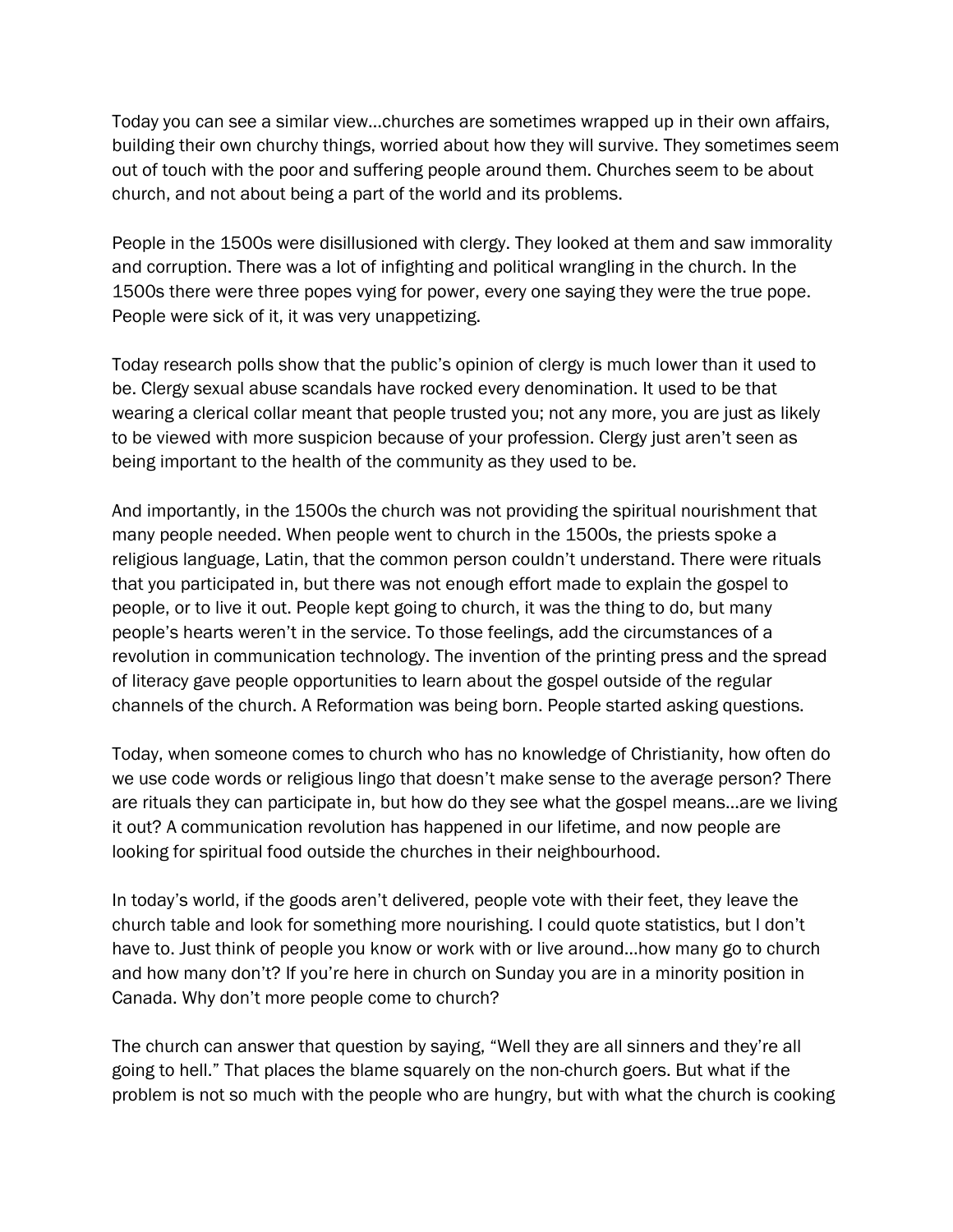up to serve them? What if we are continually cooking noodles for a gluten intolerant population? What if they just can't digest what we're serving? Or what if there is something in our community that is just not appetizing? As a church we should be the salt of the earth…we should serve something that people are craving.

A couple of years ago I went to a church service that was held in a movie theatre. It was a satellite congregation of a megachurch. We sat in our theatre seats, drank coffee, ate snacks, and listened to a live-broadcast sermon on the big screen. There was no offering, no hymns, no bulletin, not that much interaction between the people there, but it had a flavour of church. The thing was, the people who ran that church didn't define what was happening on Sunday morning as "church". Church happened in a network of small groups meeting in people's homes…Sunday morning was sort of like Sunday school, a learning or outreach opportunity. Community people who would never feel comfortable coming to a church building, felt much more comfortable coming to a movie theatre to watch something. There they were invited to a different type of community.

I have to say that I went to that movie theatre church with my mind made up. I was sure I hated that recipe for church. Like the first time my kids sat down and I served them Senegalese Curry Soup. "What is this stuff?" they said as they crinkled up their noses.

But as I sat in the service, I felt nourished, the flavour of Jesus Christ was unmistakable. I left there shaking my head. "My goodness," I thought, "that was surprisingly tasty!"

In the Reformation there were people who were energized to reform the church. People who said, "This is not good enough. The people are hungry! We've got to do something different." These people believed they were called by God to do some innovating in the kitchen. People like Martin Luther, or Menno Simons, George Fox, Charles Wesley and thousands of people whose names we don't know—they worked on new recipes. They read the Bible, they prayed, they listened to the hungry people, and they devoted themselves to cooking.

Today there are also people who are called by God to reform the church. People are trying out new ways of doing church, ways that are nourishing for the  $21<sup>st</sup>$  century. While here in North America church attendance is dwindling, in the Global South, churches are bursting at the seams, they are experiencing exponential growth. Mennonite churches in Africa far outnumber Mennonite churches in North America. Going to Mennonite World Conference is a time to go and listen; to ask each other about recipes, to taste what God is cooking up around the world.

With changes in technology, for the first time in history, we can easily connect with churches around the world, we can be the body of Christ, in a more complete and full way. Will the arm listen to the elbow? Will the foot listen to the stomach? What could happen if God's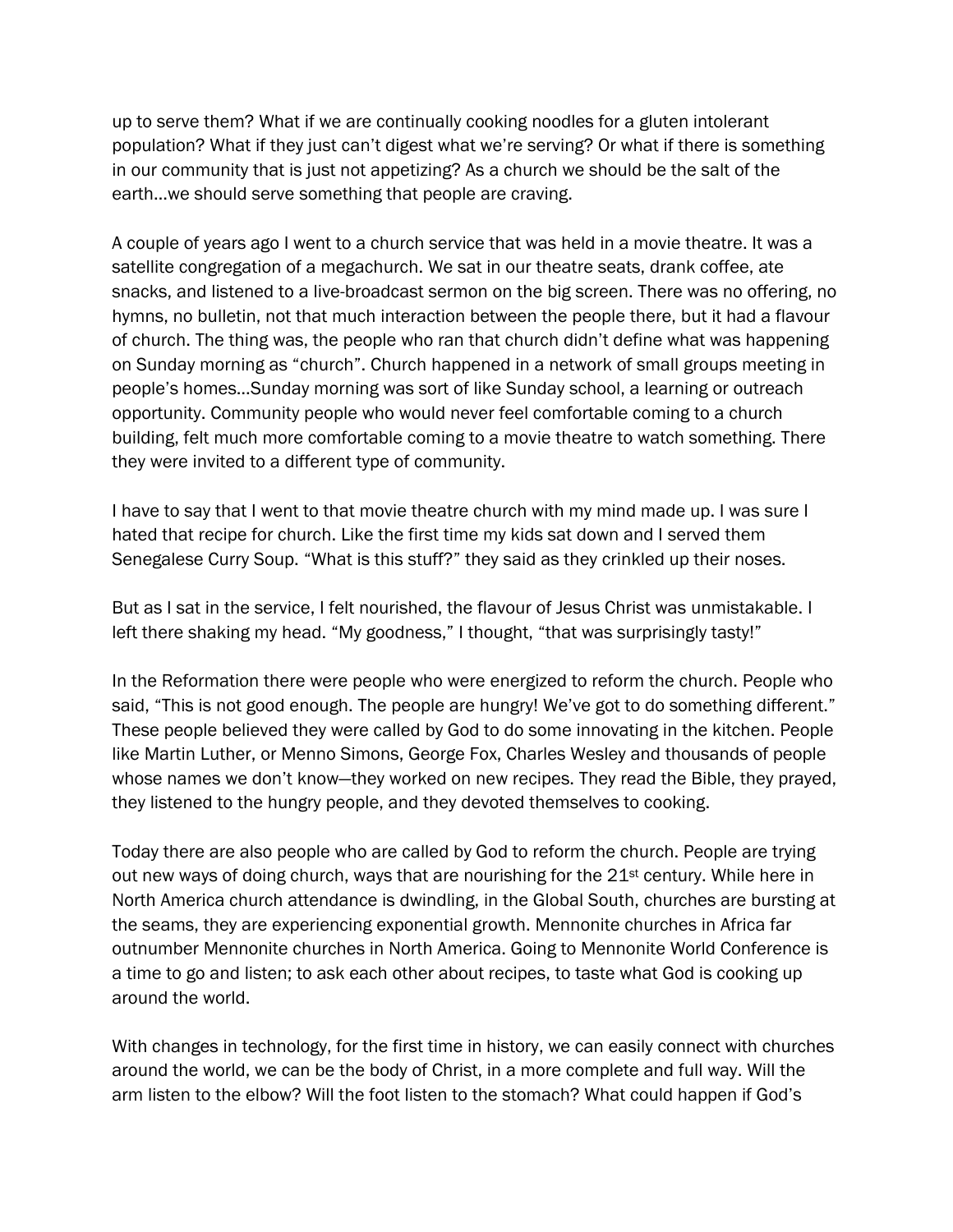body could communicate effectively with itself? Instead of the same old flavours of parsley and mint and other home grown spices, we have options of lemon grass and saffron.

I think today there's a real hunger for something real. Churches in the past have emphasized right belief, you have to believe this and this and this, believe in this virgin birth and that view of the atonement. You have to know what virgin birth and atonement mean! In churches today that are growing, I think there is less of an emphasis on believing the right things, and more of an emphasis on living a certain way. It has a lot more to do with, "Are you following Jesus? Is Jesus making a difference in your life, in your neighbourhood?" People want to know about the relevance of Christian faith. "If Jesus can change my life, I'm on board!" If the claim is "Hearty Lentil Sausage Soup", it had better be hearty.

There's something else that needs to be talked about in this new recipe for church. It's the medium in which we live, the world that we swim in, that shapes who we are. In the 1500's the reality was that nation states were dissolving, and politically there was a great deal of turmoil. Economically the world was changing too. And with the change in politics or maybe as a result of all these changes, people's way of thinking about the world was changing. There was a renaissance in people's thinking that brought about a reformation of the recipe for doing church.

Today, in the 21<sup>st</sup> century, we live in a fairly stable political world. Nation states have been in a basic formation for quite some time. But economically the world has become global, trade has accelerated and we have a world economy, an economy that is more powerful sometimes than world politics (take for example the economic effect of a small group of people changing the price of oil!). This new economic world order can have far-reaching effects. And we have a physical world that is changing…we don't know how fast or how much it's going to change in the next 50 years, but we know there's climate change happening now. This is the medium in which we live. How will this affect the way we think about ourselves and the world? It could be revolutionary. Will it change the way we think about God? Maybe the recipe for church should change along with our changing appetites.

So back to Lendrum…I wonder what your feelings were when you read the sermon title, "A New Recipe for Church". I am guessing that some of you had a grumpy face, at least on the inside. You're thinking, "I like this recipe for church just fine! Everyone likes this recipe, why do we have to change it?" This recipe may be working for the group of people we have here. If our mission was only to feed the people who are here right now, we might not have to change very much. The gospel story tells us that Jesus said, "Feed my sheep, and feed my lambs." Does God care only about the people who are in the church now? Or do we offer good news for people everywhere? How can we make a soup that will appeal to hungry people?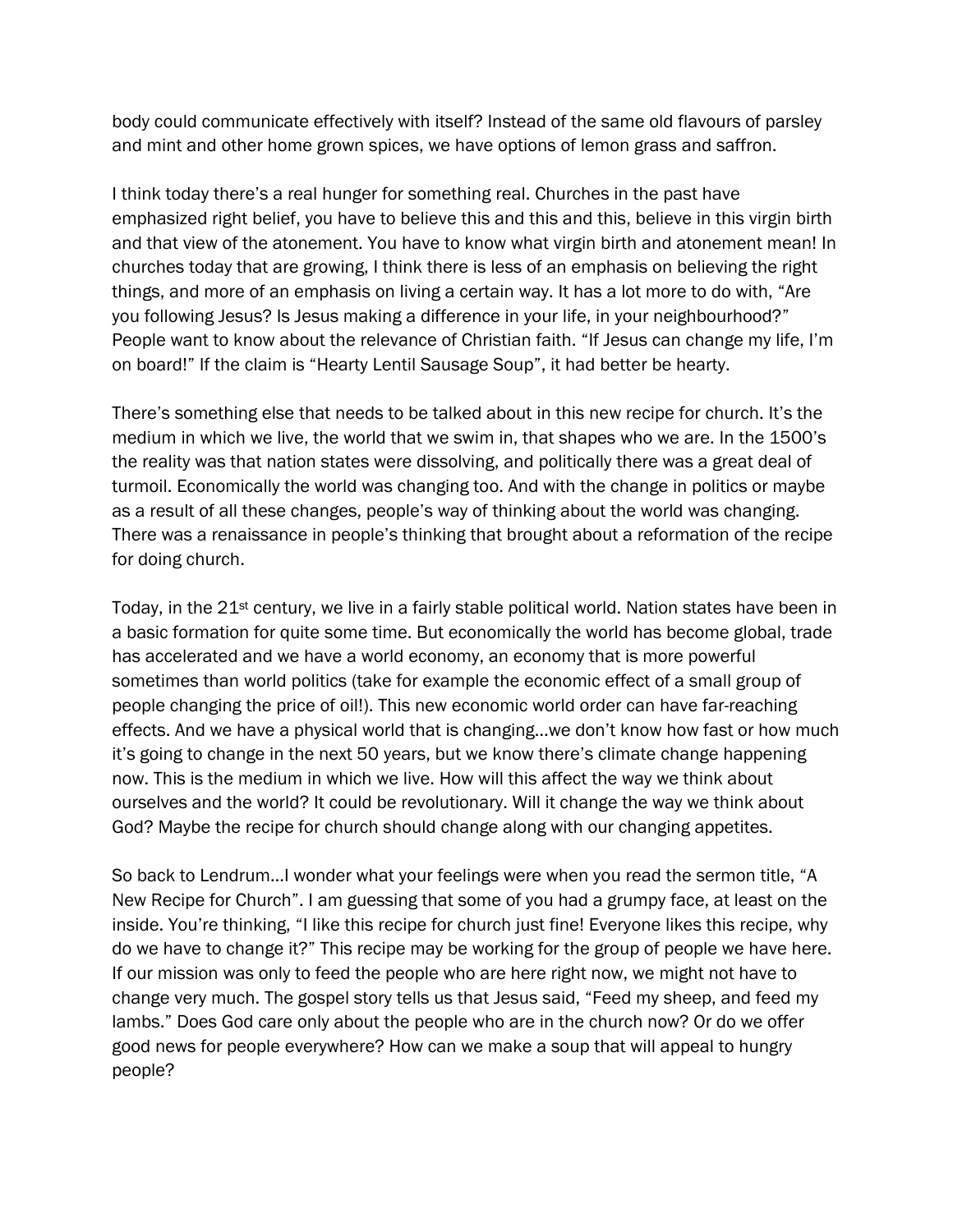Aid workers who work with starving children have a challenge getting food into the hungry stomachs, food that can be digested and absorbed. Dietitians working with aid workers in Africa have developed something called "Plumpy'Nut". It's a peanut based paste made of milk powder and oil and vitamins that is easy to digest, and has all the calories and nutrients that a severely malnourished child needs. Intravenous feeding works on starving children…but there simply aren't the resources to admit all the starving children into hospitals. Because Plumpy'Nut is in a plastic package, it doesn't have to be refrigerated, it can be sent home with parents for their starving children. Around the world, desperately skinny little children are gaining weight with Plumpy'Nut. It is saving them!

That's the sort of thing we are looking for in the church, a Plumpy'Nut recipe for church that meets the needs of hungry people. It might be that literally feeding people is the answer. Maybe that's the first step to feeding people's souls. What recipe do we need for the Word of God today in Edmonton?

Sometimes churches catch fire, they suddenly taste a new soup, and off they go with a new recipe. That's great. But lots of churches gradually change their recipe for being church. Like my experience with Hearty Lentil Sausage Soup over twenty years…add something here, take something away there. In ten years, what will the recipe we are cooking up be like?

Who is in charge of the recipe for church here at Lendrum? Suppose this half the church decided that we are using the "Hearty Lentil Sausage Soup" recipe for church, and they come and put the ingredients in the congregation soup pot. And meanwhile the other half of the church is determined to make "Senegalese Curry Soup", and they put the ingredients in the congregation soup pot. What do you get? You get a terrible mishmash of flavours that no one wants to eat! Churches fall apart because they all are determined that their recipe, and only their recipe is best!

The secret to success is realizing that it is not our soup! It is God's soup. It's not just, "What do we want to eat?" it's "What is God cooking up for the 21st century?" That requires humility on our part, that we don't have all the answers. That requires cooking with an open mind, not hanging on to the past for dear life. Jesus is on the menu…but what does that mean? We need to be in tune with God by listening to our hearts, listening to each other. Cooking up church is not straightforward, it's not written in stone. It's experimental, it's fluid. What are we cooking up today? What's this soup called? Borscht or tom yum? Mulligatawny or minestrone, lagman or cock-a-leekie? Pho, or ramen, snert or fufu, goulash or gumbo…?

The challenge for us as a community here at Lendrum is to be committed to cooking together, committed to feeding hungry people. We will pray, we will listen, and we will read scripture. We'll talk to hungry people, and try out some changes to our recipe. We must talk to each other about soup, dream about soup together. Maybe there are some ancient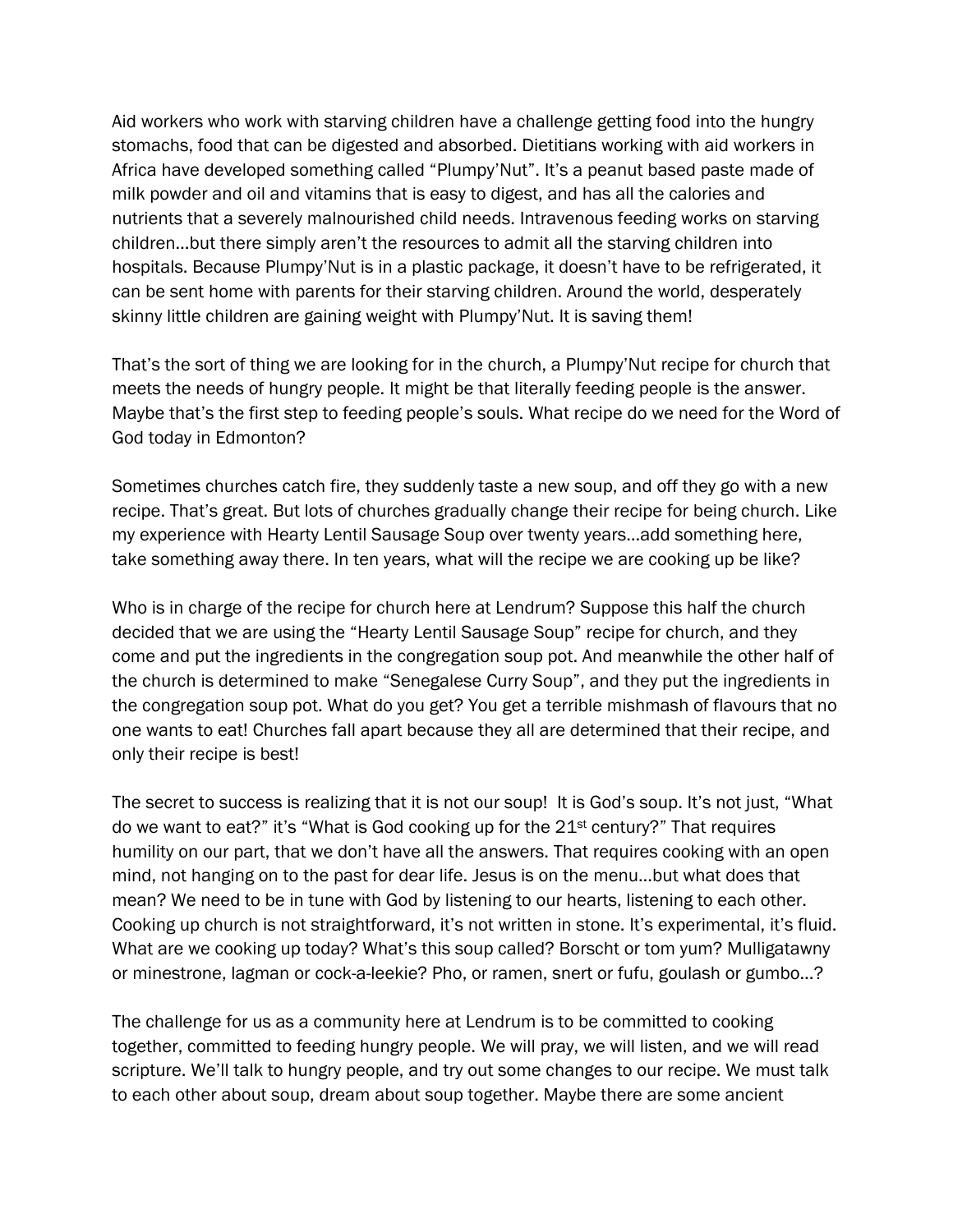recipes we need to dig up. We have to go to other churches and try their soups, and come back and tell soup stories.

As we work together in the kitchen, our minds are fixed not just on our own hungry bellies, but on the hungry people in our neighbourhood, in our city. When we're thinking on those lines, that's exactly when we get the call from God, who says, "Guess who's coming to dinner?"

## Let's pray:

God of grace, you invite us to your table filled with food. Thank you for letting us have a turn at the stove. Help us here at Lendrum to cook up something nourishing for our community. Give us wisdom as we work together and keep our eyes and hearts open to the hungry people, your people, who we meet every day. Amen.

## Creole Catfish Stew

In a stock pot, sauté for 5 minutes 4 tbsp cooking oil 2 onions, chopped 4 ribs of celery, cut into ½ - inch strips 2 green peppers, cut into  $\frac{1}{2}$  - inch chunks

Add to the sautéed ingredients and cook 30 seconds.

- 2 tsp thyme
- 1 tsp oregano
- 1 tsp dry mustard
- 1 tsp Tabasco sauce
- 1 tsp fresh ground black pepper
- 2 tsp salt

Add to sautéed ingredients, let it reduce a bit. 1 cup dry white wine

Add to sautéed ingredients. 3 ½ cups pureed tomatoes 6 cups chicken stock 2 cups baby lima beans 2 cups corn

Add to sautéed ingredients, and simmer until cooked and the flavours have developed. 2 pounds catfish fillets, cut into  $1\frac{1}{2}$  - inch pieces 2 tbsp fresh parsley